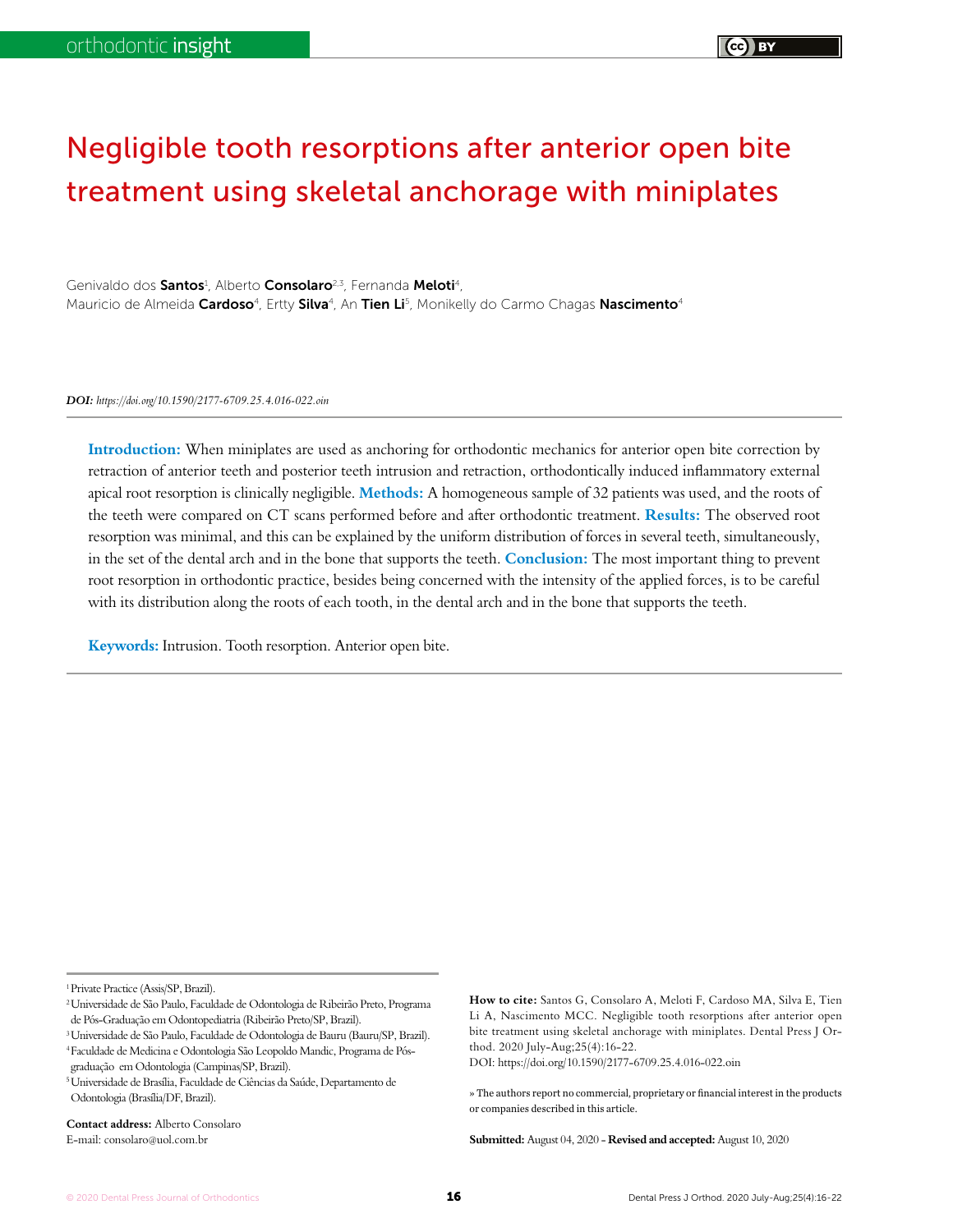Tooth resorption, one of the factors that limit tooth movements, should be predicted and minimized during orthodontic treatment, and its predicting factors should be identified. Among these factors are the morphology of root, apex and bone, as well as the use of intrusive mechanics and intermaxillary elastics, for example.<sup>1,2</sup>

Intrusion without an ideal anchorage may become one of the most complex and resorptive procedures, because of undesirable collateral movements<sup>3-5</sup>. Intrusion, uncontrolled pendular inclination, and translation of cortical bone are the most resorptive procedures,<sup>6,7</sup> particularly when torque is necessary to control them.<sup>8,9</sup> In fact, the forces applied during the use of intrusive mechanics, a predicting factor of tooth resorptions during orthodontic treatment, lead to inclination, and not actual intrusion. An intrusive force is perpendicular to the long axis of the tooth and forms a 90-degree angle to the bottom of the alveolus, which does not occur in clinical practice. Tooth intrusion into bone is obtained by a tipping movement, because of the inclination of anterior teeth and the root bifurcation and trifurcation angles.<sup>5</sup>

Force increases do not mean that the velocity of tooth movement also increases, and such forces usually lead to an increase in inflammatory external apical root resorption induced by orthodontic treatment.10 The distribution of low intensity forces, if restricted to a single focal area, leads to the death of cementoblasts.6 Uniform force distribution along the roots is more important than force intensity in determining the frequency and severity of external apical resorptions.<sup>6</sup>

The use of mini-implants as temporary anchorage devices (TAD) for intrusion has some advantages, such as their easy placement and removal in different areas, as well as their low cost. However, they may affect orthodontic movements when placed in the alveolar process between tooth roots. Moreover, they may not withstand forces greater than 150-350 g, depending on the type of bone and mini-implant diameter.<sup>4,11</sup> Even when placed in the infrazygomatic crest or above the external oblique ridge of the mandible, that is, on the buccal shelf, these forces are limited when compared with the ones that miniplates may withstand.

Miniplates have been developed as alternatives for larger anchorage needs. Placed in the basal bone, miniplates do not affect tooth movement, but have a greater stability and withstand much greater forces, which may be simultaneously applied on the three spatial planes — transverse, vertical and horizontal.3,7,13 In some cases, they may be used as an alternative to orthognathic surgery, as they lead to successful bone remodeling of the dental arches.6,7,13,14,15

orthodontic **insight**

Intrusion of posterior tooth using miniplates as anchorage may be a good alternative, because tooth movement during orthodontic treatment is greater than when conventional techniques are used<sup>10</sup>. The use of miniplates simplifies the complexity of intrusion and prevents undesired lateral movements. At the same time, it reduces the frequency of inflammatory external apical root resorption induced by orthodontic treatments.

External apical resorptions in cases treated without miniplates may be frequent and severe. Therefore, the present study used cone-beam computed tomography (CBCT) scans of patients with an anterior open bite treated with posterior tooth intrusion to evaluate external apical resorptions in treatments with skeletal anchorage with miniplates placed in each posterior quadrant of the dental arches.

This study describes and analyzes the results of a investigative clinical study that found that the use of miniplates for orthodontic movements induces negligible external inflammatory apical resorptions<sup>16</sup>.

## **METHODS**

CBCT scans obtained before and after orthodontic treatment for 32 patients (23 women) with anterior open bite were selected. Minimum age was 16 years, and maximum, 55 years. Measurements before and after orthodontic treatment were made twice by a single calibrated observer at a 30-day interval. After their orthodontic treatment, the patients had a molar and canine Angle Class I relationship, and their open bite had been closed.

The roots of all teeth in the maxilla and mandible were measured on oblique sagittal and coronal slices, using the long axis of the root as a reference, from the apex to the cervical line, at the cementoenamel junction, in the buccolingual direction. The CT images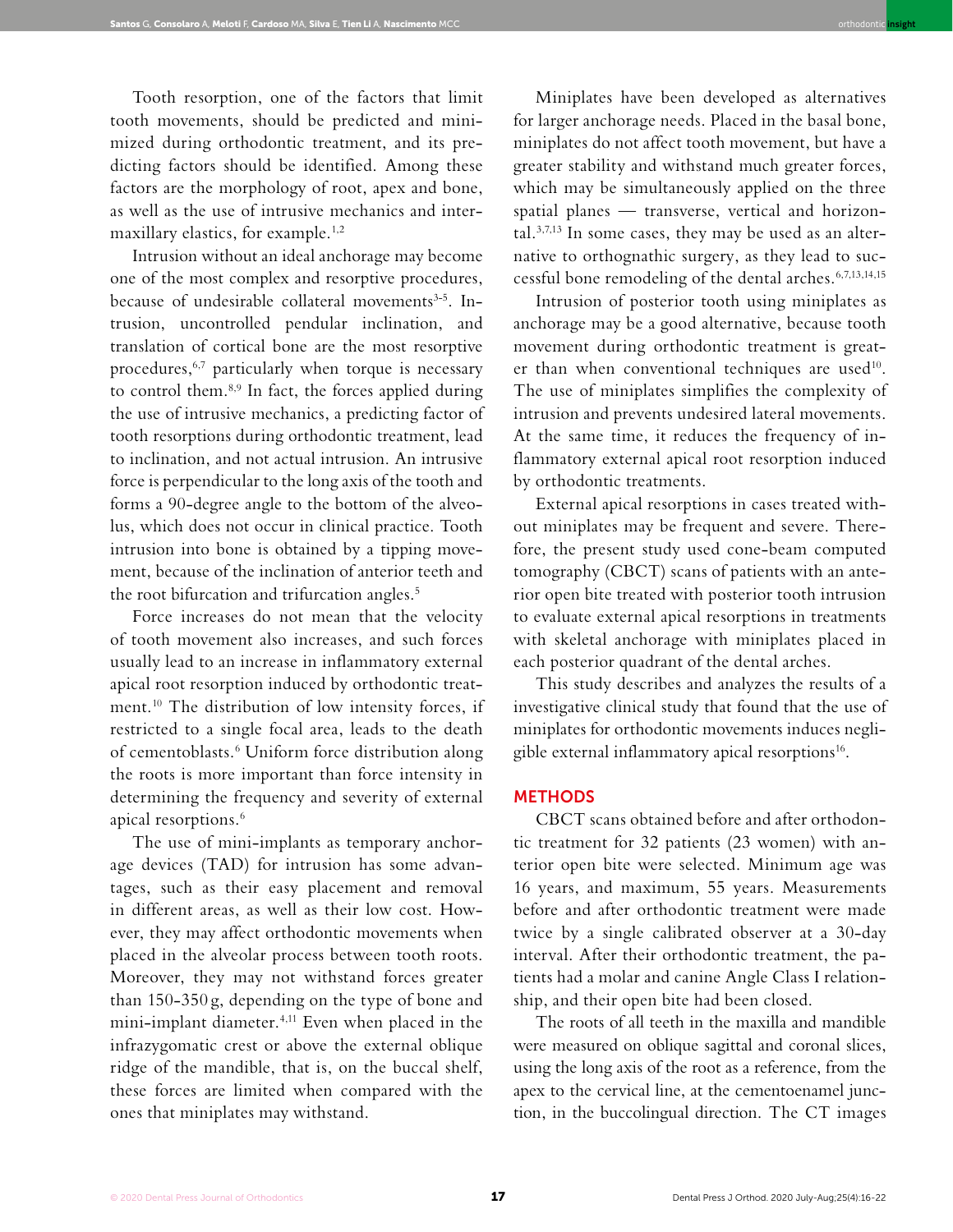obtained using an iCAT Classic scanner (Imaging Science, Hatfield, PA) were retrieved from a database for a 3D orthodontic diagnosis and miniplate placement and removal (Fig 1).

orthodontic **insight** Negligible tooth resorptions after anterior open bite treatment using skeletal anchorage with miniplates

The "T" miniplates were placed in the region of the left and right infrazygomatic crest in the maxilla and in the posterior region of the external cortical bone of the mandible, at the external oblique line. The patients were treated using the same protocol:<sup>15</sup> standard Ricketts prescription brackets with 0.018x0.028-in slots (Forestadent, Pforzheim, Germany) and four miniplates placed in the left and right maxilla and the left and right mandible. Leveling, aligning and moving teeth distally were performed using a progressive increase in wire caliber: 0.012-in nickel-titanium (NiTi) (Forestadent, Pforzheim, Germany), 0.016x0.016-in 80-g Neo Sentalloy (Dentsply Sirona, São Paulo, Brazil),  $0.016 \times 0.016$ -in 80-g Titanol low force (Forestadent, Pforzheim, Germany), 0.016x0.022-in 120-g Titanol low force (Forestadent, Pforzheim, Germany), 0.016x0.016-in Blue Elgiloy (Rocky Mountain Orthodontics, Denver, CO) and 0.016x0.022-in Blue Elgiloy (Rocky Mountain Orthodontics, Denver, CO).

All posterior maxillary and mandibular teeth were moved distally using activation every three weeks. Distalization began with a 0.012-in NiTi wire, Ultra Thread Round Solid (GAC) elastomeric ligatures with a diameter of 0.030-in, tied from the miniplates to the teeth or wire, depending on the force vector necessary; force was 150-200 g for each elastomeric ligature. Subsequently, after heatactivated  $0.016 \times 0.016$ -in wires had already been inserted, the sliding-jigs were adjusted. The size of e-links (TP Orthodontics, Campinas, Brazil) was the same as the distance from the miniplate to the sliding-jig, which generated a force ranging from 100 g to 400 g for molar distalization. At this phase, according to the need of posterior intrusion and using a 150 to 200-g force, elastomeric ligatures were extended from the miniplate to the posterior part of the sliding-jig and placed in the mesial area of the first molar, or tied directly to the molar tube. Class II elastics may be used, if necessary, from the maxillary canines to the mandibular miniplates to generate a force of about 50-100 g, depending on the discrepancy of the anterior open bite.



Figure 1 - Images of the patient with the largest orthodontically induced inflammatory external apical resorption in the sample studied, after the treatment of the anterior open bite with miniplates.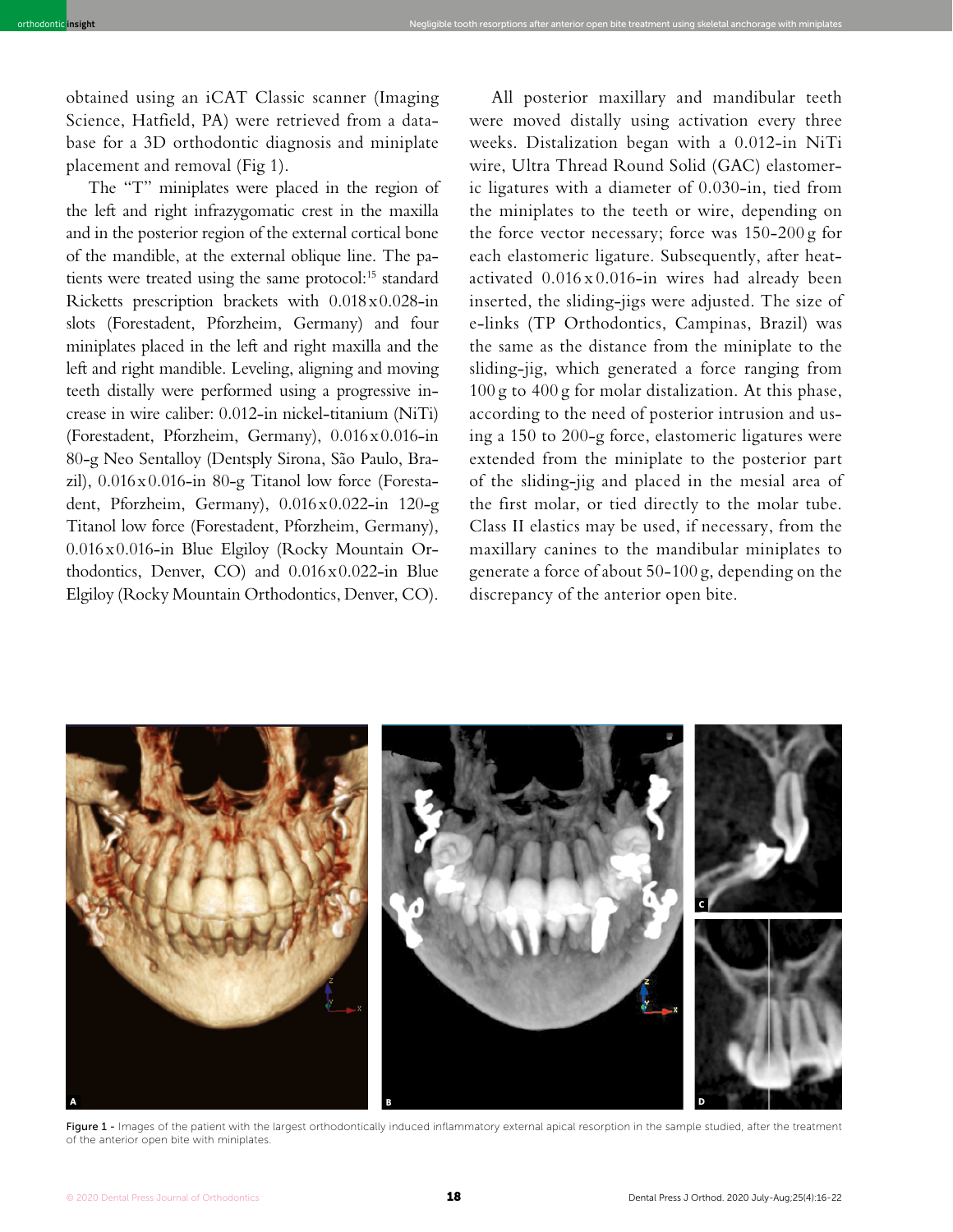The anterior teeth were retracted using a segmented 0.016 x 0.016-in Blue Elgiloy wire (Rocky Mountain Orthodontics, Denver, CO) with a "C"-shaped hook at each end and placed in the disto-cervical region of the canines. A wire segment was inserted in the same slots in the anterior teeth, which already had the 0.016 x 0.016-in 80-g Titanol low force wire (Forestadent, Pforzheim, Germany). Immediately after that, elastomeric ligatures were selected, inserted in the miniplates and extended to the "C" hook of the wire segment, to retract the anterior teeth and close the space between the canines and premolars using a force of 150-300 g on each side. The cases that required space closure between the lateral incisors and canines received a modified Ricketts prescription retraction archwire fabricated using a 0.016 x 0.016-in Blue Elgiloy wire (Rocky Mountain Orthodontics, Denver, CO) and activated at its ends using forces ranging from 60 to 100 g.

The DICOM files for each patient were imported to the DTX Studio Implant 3.3.3.1 software (Nobel Biocare, Zurich, Switzerland). A more accurate analysis was conducted using image manipulation tools for brightness, contrast and filter adjustment. First, each tooth was positioned according to its long axis on oblique sagittal and coronal slices. These slices included the most central area of the tooth, so that the root apex and the crown were visualized. In the cervical area, two dots were placed at the cementoenamel junction: one on the buccal surface and the other on the lingual surface. The buccolingual line formed from one dot to the other was called cervical line. The intersection of the cervical line on the oblique coronal and sagittal slices formed a point in the cervical area called "cervical point", automatically determined by the software and visualized on the oblique coronal slice.

The values obtained were analyzed statistically using the SPSS for Windows 24.0 (IBM Corp., Armonk, NY). The Shapiro-Wilk test for normality was used to determine data distribution. As data distribution was normal, a paired *t*-test was used to compare root length before and after treatment. Measurements for the calculation of method error were made twice for the phases before and after treatment, at an interval of 30 days between measurements. Analyses were conducted using the mean value for the first and second measurements to re-

duce procedural errors. The formula developed by Dahlberg was used to estimate random error.

orthodontic **insight**

# RESULTS

The difference in root length in the groups of anterior and posterior teeth before and after orthodontic treatment was statistically significant  $(p < 0.01)$ , demonstrating a mean 0.85-mm resorption for anterior teeth and 0.69-mm for posterior teeth. Posterior root resorptions were a mean 1 mm smaller for all teeth after intrusion anchored to miniplates. All posterior teeth had resorptions of less than 1 mm. In the group of anterior teeth, 50% had resorptions smaller than 1 mm, and the rest, slightly greater than 1 mm, at a maximum of 1.17 mm.

The analysis of intraobserver agreement in the evaluation of anterior teeth revealed a statistically significant difference for teeth #32 ( $p = 0.018$ , 0.19 mm) and #43 ( $p = 0.018$ , 0.19 mm). In the posterior teeth, a significant difference was found for premolars #34  $(p=0.002-0.29 \text{ mm})$  and #35 ( $p=0.009, 0.22 \text{ mm}$ ), as well as for molars #17 ( $p = 0.037$ , 0.14 mm) and #26  $(p=0.042 - 0.32 \text{ mm})$ . There was a systematic error, that is, *p*-value was  $\leq 0.05$ , in the measurement of these teeth. However, the measurement error was up to 0.32 mm only, which is not clinically significant.

#### **DISCUSSION**

Although intrusion was performed in the posterior region, the anterior teeth had a greater level of inflammatory external apical root resorption induced by orthodontic treatment. This may be explained by the need to retract the anterior teeth using sliding mechanics and torque control, which was achieved using the auxiliary archwire segment and forces ranging from  $150 g$  to  $200 g$ .

Some cases also required the use of a modified Ricketts prescription retraction archwire (60-100 g) and Class II elastomeric ligatures (50-100 g). Intrusion, pendular inflection and translation of the cortical bone are the most resorptive movements.<sup>6,7</sup> The factors that contributed to inflammatory external apical root resorption induced by orthodontic treatments in the anterior teeth were:

a) The forces were applied to the crowns, far from the tooth center of resistance, an inherent factor of all orthodontic techniques.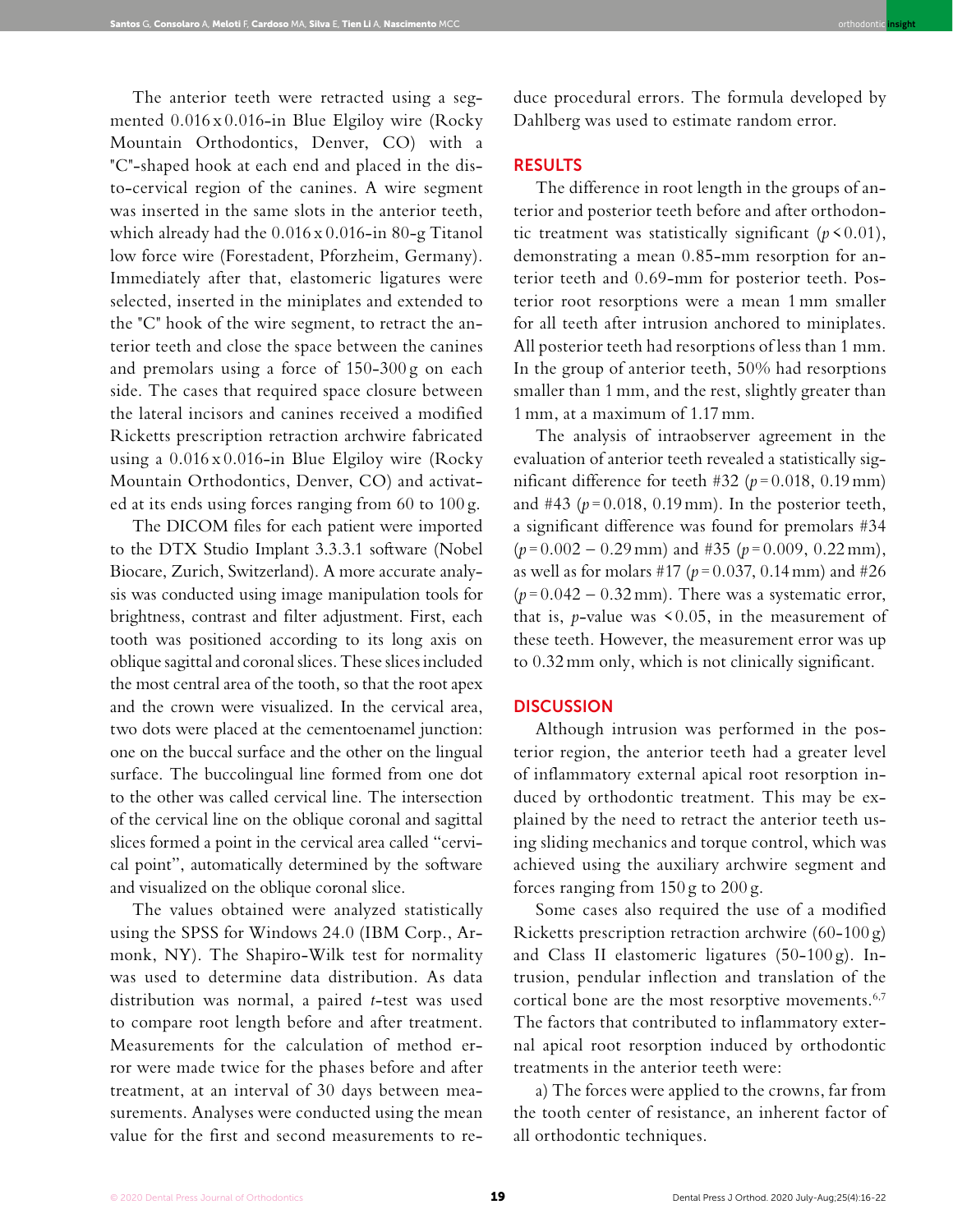b) The natural inclination of teeth.<sup>9,14,17</sup>

c) The anatomic root characteristics, which predict inflammatory external apical root resorption induced by orthodontic treatment in the groups of incisors.

orthodontic **insight** Negligible tooth resorptions after anterior open bite treatment using skeletal anchorage with miniplates

d) The concentration of forces in the apical third, because of the absence of bone deflection.

e) The greater movement of incisors during orthodontic treatment.8,9

Intrusion performed according to conventional Orthodontics has results of little clinical significance when compared with other types of movement. Its limitations produce undesired movements, which contribute to an increase in treatment time and more severe resorptions.<sup>7,9</sup> Therefore, it is classified as the most complex mechanics, and its resorptive potential is accentuated with the increase of force application time and the inclusion of torque to control it.<sup>18</sup>

In this study, posterior teeth intrusion used forces of 150-200 g applied and distributed to the groups of posterior teeth and reactivated every 21 days. In proportion, the ideal force for the intrusion of posterior teeth corresponds to the force inside a blood capillary vessel, which includes light and heavy forces of 25 g and 225 g. Treatment time, intermittent or continuous force application and force intensity affect the level of inflammatory external apical root resorption induced by orthodontic treatment. *In vitro* studies showed a low level of this type of inflammatory resorption when the treatment includes intrusion, mini-implants as TAD and forces of 50-200 g.<sup>5,10</sup> Intrusion results were significant, and inflammatory external apical root resorption induced by orthodontic treatments was not always found.

Quantitative studies evaluated the level of root resorption using mini-implants as TAD, and examined all maxillary and mandibular roots before and after the intrusive treatment with forces ranging from 200 g to 300 g and reactivated every 15 days. They found that the presence of inflammatory external apical root resorption induced by orthodontic treatment was statistically significant, but, because resorptions measured 0.34 mm to 0.74 mm only, they were not clinically significant.

A study with  $\log s^3$  to investigate posterior tooth intrusion using miniplates and forces of 100-150 g found inflammatory external apical root resorption induced by orthodontic treatments measuring 0.1 mm into cementum four months after the beginning of the treatment, and the results of intrusion were significant. In a study with patients, mean differences of 0.5 mm between root length before and after treatment were found, but these results were not clinically significant.22

Although mini-implants and miniplates produce similar external inflammatory resorption and intrusion, mini-implants as TAD have limitations. They affect tooth movements when placed in the alveolar bone, between tooth roots and, mainly, they do not withstand very high forces, of  $150-350g$ ,<sup>11</sup> not even when placed in the infrazygomatic crest or above the external oblique line of the mandible, on the buccal shelf.<sup>12,14</sup>

Miniplates are recommended for more complex cases that require more extensive movement. As they withstand greater forces, simultaneous tooth movements in the transverse, vertical and horizontal planes can be attempted, and clinical results are better than those obtained when using mini-implants as TAD.<sup>3,6,7</sup>

Miniplates also affect all the extent of the maxilla and mandible, and the side effects of bone remodeling produced by miniplates contribute to the correction of anterior open bites, reducing treatment time<sup>15</sup>. Lateral radiographs of treatments using skeletal anchorage with miniplates for intrusion revealed a significant 1.76-mm intrusion of maxillary molars and non-significant inclination, with a reduction of the anterior facial height, counterclockwise rotation of the mandible and changes in the occlusal plane.<sup>23</sup> In extremely complex cases, the indication of miniplates may be a valid non-surgical treatment alternative. The use of miniplates results in bone remodeling in cases for which not even orthognathic surgery would be an ideal solution.5,14

Few studies have investigated the magnitude of inflammatory external apical root resorption induced by orthodontic treatments associated with posterior tooth intrusion using skeletal anchorage with miniplates. This study is, to our knowledge, the first to clinically evaluate all posterior teeth in treated individuals. The amount of root resorption in all teeth was analyzed using 0.4-mm voxel CBCT scans, including images previously obtained. These images were used to make a diagnosis and a 3D orthodontic treatment plan. Although this voxel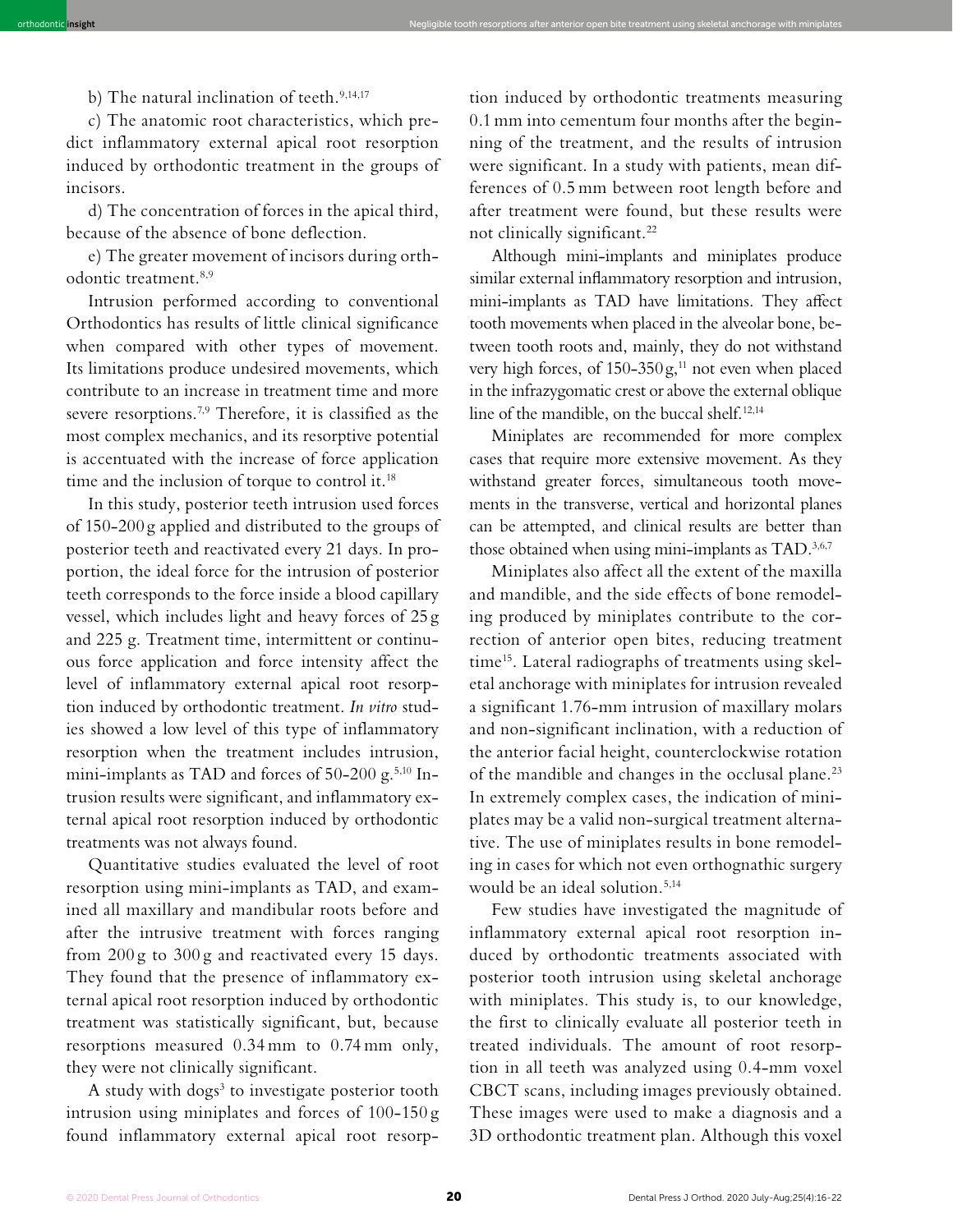size is not classified as high resolution, studies about root resorption found no statistic differences when smaller voxels were used, particularly when resorption is in the apical third of the root.25,26

Further CT studies should measure posterior tooth intrusion using skeletal anchorage with miniplates and after bone remodeling, to evaluate the effects of this technique for the correction of anterior open bite.

## FINAL CONSIDERATIONS

External orthodontically-induced inflammatory apical root resorptions were clinically negligible after orthodontic treatment to correct anterior open bite by retraction of anterior teeth and intrusion and retraction of posterior teeth anchored in miniplates.

The distribution of uniform forces to several teeth simultaneously may explain why the apical resorptions associated with orthodontic movement were negligible when using miniplates for skeletal anchorage. This technique reduces the chances of vascular compression in the periodontal ligaments, which would lead to the death of cementoblasts, exposure of the mineralized portion of the root and attraction of clasts, and therefore, with consequent root resorptions. These findings suggest that the most important step to prevent root resorptions in orthodontic practice is to pay attention not only to the intensity of forces applied, but also, and more importantly, to their distribution to the roots of each tooth, the dental arch and the bone that supports the teeth.

orthodontic **insight**

# Authors contribution (ORCID<sup>®</sup>)

Genivaldo dos Santos (GS): 0000-0002-1964-6616 Alberto Consolaro (AC): 0000-0002-5902-5646 Fernanda Meloti (FM): 0000-0002-9336-1045 Mauricio de A. C. (MAC): 0000-0002-6579-7095<sup>®</sup> Ertty Silva (ES): 0000-0003-0358-5465<sup><sup>®</sup></sup> An Tien Li (ATL): 0000-0002-9343-3299 Monikelly C. N. M. (MCNM): 0000-0001-6765-0428

Conception or design of the study: GS, AC, FM, ES, MCNM. Data acquisition, analysis or interpretation: GS, MAC, ES, ATL, MCNM. Writing the article: GN, AC, FM, MAC, MCNM. Critical revision of the article: AC, FM, MAC, ES, ATL, MCNM. Final approval of the article: FM, MAC, ES, MCNM. Obtained funding: GS, AC, MAC, ES, ATL, MCNM. Overall responsibility: GS, MCNM.